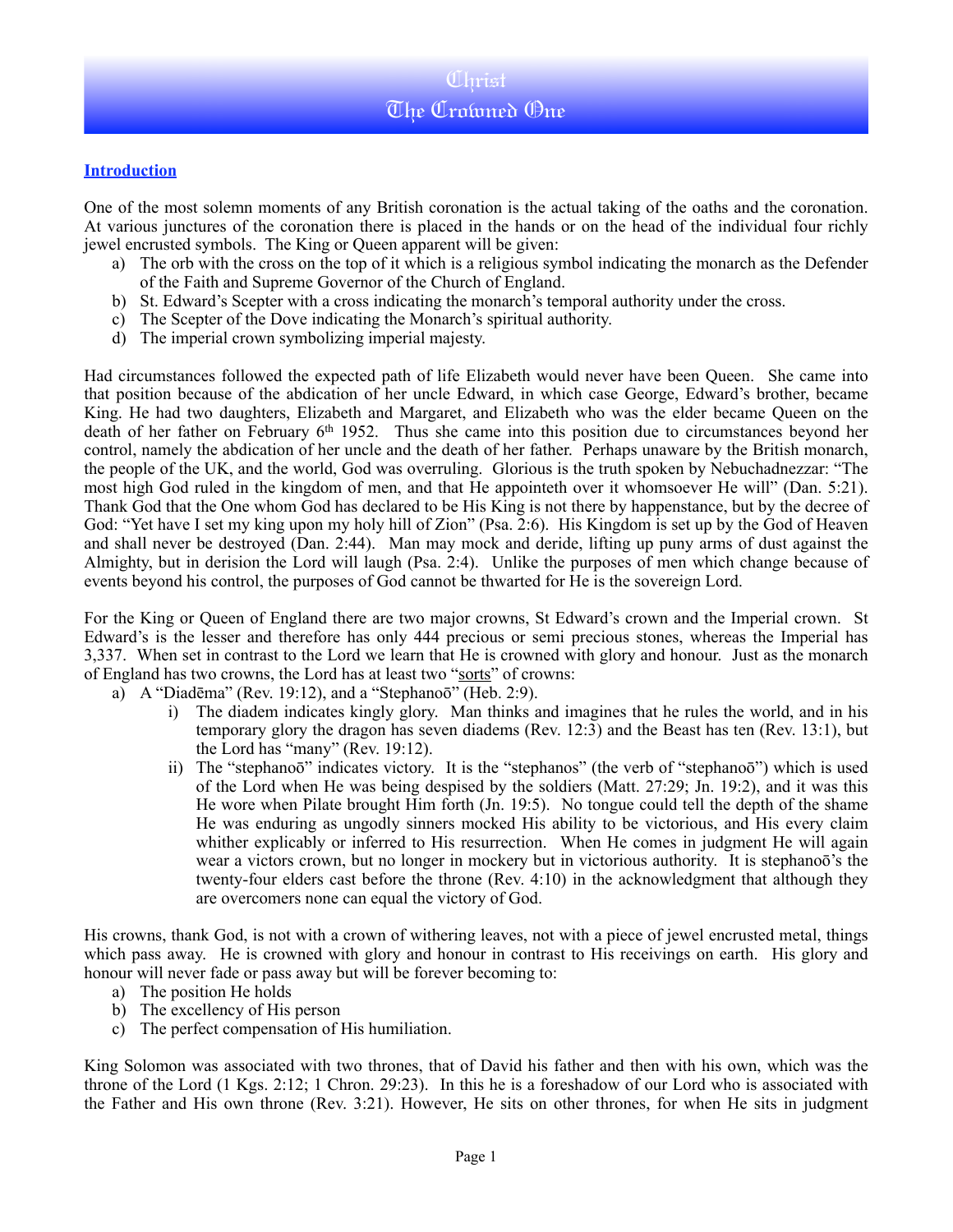before the millennium it will be the Throne of His glory (Matt. 25:31), and when He judges the unsaved it will be a "Great White Throne" (Rev. 20:11).

In reviewing the three major offices of the Old Testament, the prophet, priest and king; we observe that while the High priest had a crown and the king has a crown, but never the prophet. When our Lord was here He was not a priest although He performed priestly functions, nor was it the time for Him to be the universally functioning King, therefore when He came into Jerusalem riding on the donkey He came as King but not crowned. He was the prophet of God and as such, in mockery He was crowned. Man crowned him when in jeering sarcasm they put on Him the "crown of thorns" and called Him "King of the Jews". Since the crown symbolizes monarchical glory of the highest caliber, on our Lord it was put as the symbol of ultimate shame and mockery. In speaking for myself, how little do I grasp the statement: "despising the shame" (Heb. 12:2). Prophetically He speaks and says: "Thou hast known my reproach, and my shame" (Psa. 69:19). This is the man who knew no pride yet was brought to shame (Prov. 11:2), and who also knew no wickedness (Prov. 13:6).

#### **Christ is God's Ultimate King**

When we review the scriptures which speak of the Lord as the king, there comes an awareness of the glories of His kingships. I do not say "Kingship" (singular) but "Kingships" (plural) for He alone is recognized as having Kingships in multiple areas or characteristics. He is the:

| <b>Title</b>                                         | <b>Reference</b>                     | <b>Title</b>                     | Reference        |
|------------------------------------------------------|--------------------------------------|----------------------------------|------------------|
| King                                                 | Jn. 18:36-37                         | $\blacksquare$ King eternal      | 1 Tim. $1:17$    |
| King of Israel                                       | Jn. 1:49                             | Prince of the Kings of the earth | Rev. 1:5         |
| King of the Jews                                     | Matt. 2:2                            | King in His beauty               | Isa. 33:17       |
| King of Kings                                        | 1 Tim. $6:15$ ;<br>Rev. 17:14; 19:16 | King of glory                    | Psa. 24:7, 9, 10 |
| King of Righteousness                                | Heb. 7:2                             | King (Throne sitter) and Priest  | Zech. 6:13       |
| King of Peace                                        | Heb. 7:2                             | $\blacksquare$ My King           | Psa. 2:6         |
| King of saints (see note at the<br>end of the table) | Rev. 15:3                            | King over all the earth          | Psa. 47:2        |

Revelation 15:3 is translated differently in the translations and paraphrases.

- a) The KJV and Young's has "King of saints"
- b) The ASV, RSV has it translated as "King of the ages"
- c) Darby and Webster has "King of nations"
- d) Montgomery has "King of kings"
- e) Which is right? My suggestion is it ought to be "King of the nations" because:
	- i) The context in Revelation, both from the historical aspect in the mentioning of the Song of Moses (Ex. 15:1-21). In Egypt God manifested His power, governmental authority, and superiority over the gods of Egypt (Ex. 12:12), but at the Red Sea He manifested His might over all the military might of Egypt. The greatest nation could not stand before Him. In Revelation the nations of the earth are going to unite in rebellion against God's appointed King (Rev. 19:19-21), but they shall not stand for He is the King of nations.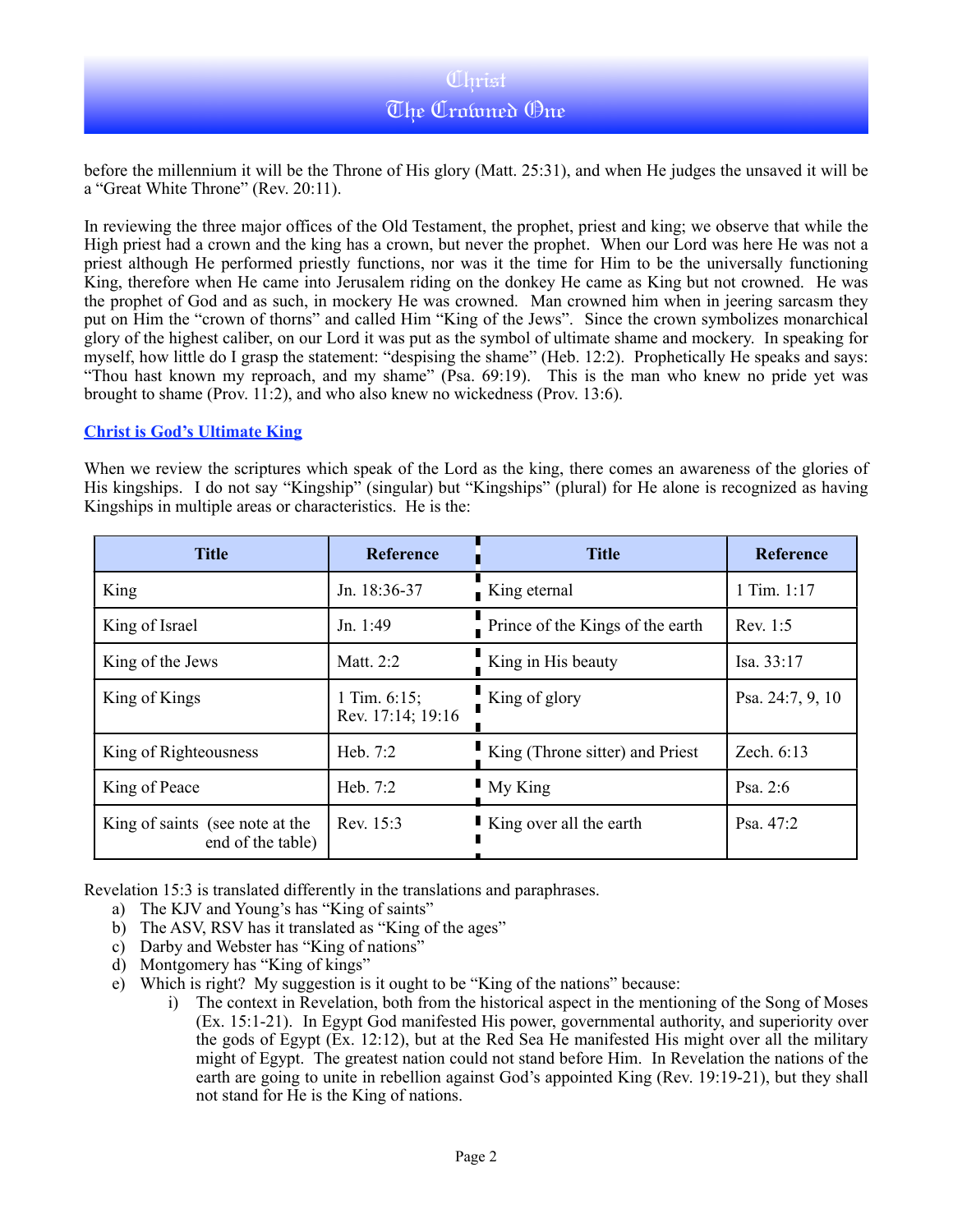ii) The wording will fit better with the words of Jeremiah who said: "Who would not fear Thee, O King of nations?" (Jer. 10:7), and "At His wrath the earth shall tremble, and the nations shall not be able to abide His indignation" (Jer. 10:10).

### **When did the Lord become King?**

I am contented with the words of the Holy Spirit when He caused Paul to write: "Now unto the King eternal" (1 Tim. 1:17). (Incidentally, this also indicates the deity of the Lord for compare 1 Chron. 29:11; Psa. 10:16). The Psalmist wrote (lit) "Thy Kingdom is a kingdom of all ages" (Psa. 145:13). This indicates the Lord was always King. When God spoke of Him He said: "I have set my King" (Psa. 2:6), not I "will" set my King" but "I have".

### **The Superiority of His Kingship**

- 1) There are three men in the scriptures called King of Kings but there is a noticeable difference:
	- a) It is said once about Artaxerxes (Ezra. 7:12)
	- b) It is said twice about Nebuchadnezzar (Ezek. 26:7; Dan. 2:37)
	- c) It is said three times about the Lord (1 Tim. 6:15; Rev. 17:14; 19:16). Glorious truth He must have pre-eminence.
- 2) Under His Kingship, every:
	- a) Aspect of government is within His directorate (Dan. 7:14)
	- b) Realm of jurisdiction is under His authoritative word (Psa. 2:7-8)
	- c) Sphere of administration is subject to His will (Ob. 1:21)
	- d) Law of the universe was under His command (Psa. 8:6)
- 2) His:
	- a) Authority is underived from any single or collective administration/s of earth
	- b) Majesty is unconferred by the governments of earth
	- c) Dominance holds sway over death and disease
	- d) Excellency is seen over the material, geographical, and moral realms

### **His Legal Right**

The Lord is the only Jew who can trace His lineage back to David, Abraham and Adam (Matt. 1:1; Lk. 3:38). The questions which often arise are: "Why have two genealogies, and why are they different"? We must go back to David to whom God promised that a son of His would sit on His Throne (1 Kgs. 8:20). David had multiple sons and Solomon was the one determined by God to be king after David died. Solomon had a son called Rehoboam who, in the following generations, had a son called Jehoiakim who was an evil man concerning whom God pledged: "he shall have none to sit on the throne of David" (Jer. 36:30). This is where the tension comes in! God had promised David he would have a son to sit on the throne, yet because of Jehoiakim, no son of his would sit on the throne, and it was from his family tree Joseph was born! How was this to be solved? Solomon also had a son called Nathan and one of his descendants was Mary, the mother of the Lord, however she had no right to the throne! The answer was the Lord was born of Mary, a virgin, thus was of the line of David, and Joseph was her husband having the parental rights? Therefore, Christ has the legal rights to the Throne. Some of the other contrasts between the two genealogies are as follows:

| <b>Matthew</b>    | Luke                 |
|-------------------|----------------------|
| The legal descent | The physical descent |
| The king          | The man              |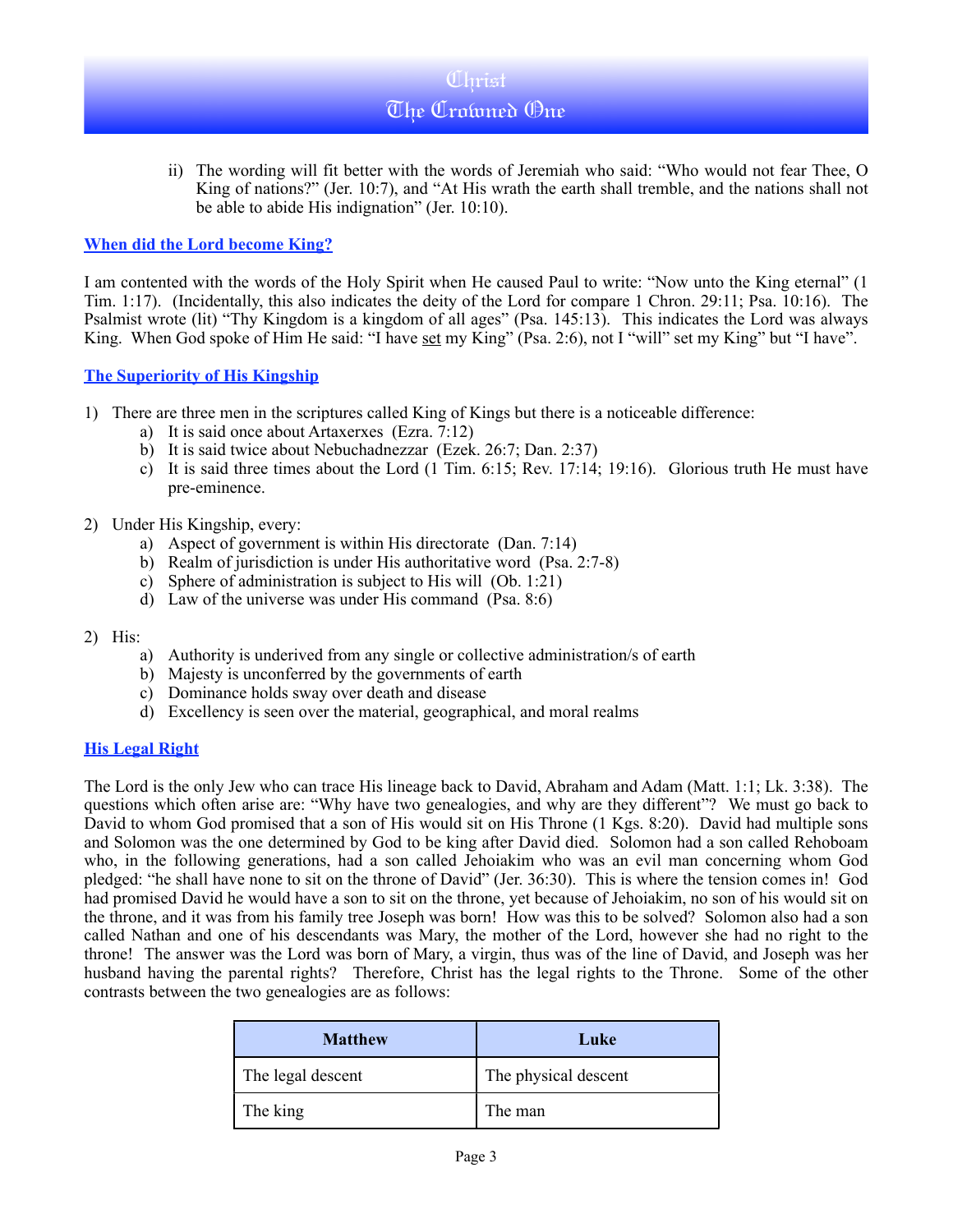| <b>Matthew</b>            | Luke             |
|---------------------------|------------------|
| Joseph's genealogy        | Mary's genealogy |
| Back to Abraham and David | Back to Adam     |

### **His Moral Qualifications**

What are the moral qualifications for Kingship? David gives them to us when he said: "He that ruleth over men must be just, ruling in the fear of God. And He shall be as the light of the morning, when the sun riseth, even a morning without clouds" (2 Sam. 23:3-4).

Christ was Just:

- a) What does "just" mean? In Greek the words "just" and "righteous" are at times the same word, therefore, when we look at how both are used we gain an understanding of that which is meant. In this context they mean complete conformity to God, therefore Christ is described as:
	- i) Just (Matt. 27:19, 24; Acts 7:52)
	- ii) Righteous (1 Jn. 2:29)
- b) The concept of being just or righteous has several English words which are synonyms which aid in manifesting the perfections of the Lord. Due to space, these following truths are not developed but left for the individual to muse on from the references. He is:
	- i) Upright, which is an uncompromising adherence to high moral principles.
	- ii) Honest, which is a strict adherence to solid virtues such as faithfulness, fidelity, and truth.
	- iii) Just indicates a consciousness of what is right and the conformity to such in lifestyle. To assess and judge without prejudice or partiality.
	- iv) Conscientious, indicates sincere effort to follow that which is right irrespective of the cost.
	- v) Honorable, indicates the unswerving consistency of that which should be done from obedience.
- c) Because righteous indicates living life in conformity to the accepted principles of God or man, it leads to a tension. It is recognized the Lord did not always conduct Himself in accord with the accepted directives of man, especially when he apparently broke the Sabbath (Jn. 5:10; 18). His breaking of the Sabbath was according to the distorted interpretations of man, but in reality it was a showing of the deeper purposes of God (Heb. 4:9). However, that was according to man, but when it was God's evaluation, all He ever did was in full fellowship with the truth and will of God. Had it been otherwise God could never have:
	- i) Given the commendations He gave Him (Matt. 3:17; 17:5)
	- ii) Raised Him from the dead (Acts 3:15; 4:10)
	- iii) Committed all judgment to Him for the judgments of God are true and righteous (Jn. 5:22, 27, 30)

### **Finishing Thoughts**

His crowning and the characteristics of His reign:

| <b>Characteristic</b>    | <b>Quotation</b>                                                                   | Reference |
|--------------------------|------------------------------------------------------------------------------------|-----------|
| Distinguishable          | "God, hath anointed thee with the oil of gladness above thy   Heb. 1:9<br>fellows" |           |
| <b>Uncircumscribable</b> | "He shall have dominion also from sea to sea"                                      | Psa. 72:8 |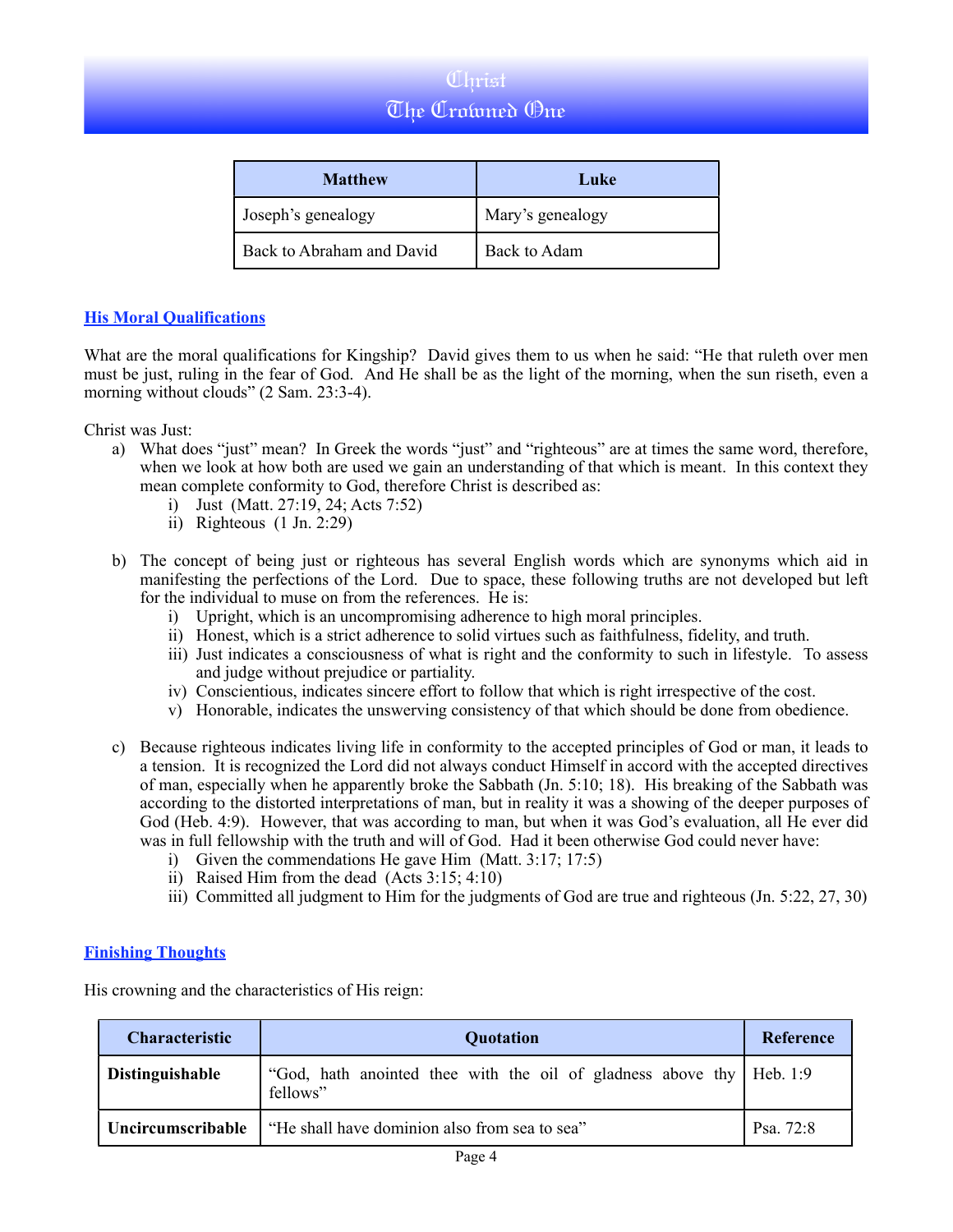| Characteristic          | Quotation                                                                                                                                                                                                                                                                                                                                                                                                                                                                                                                                                                                                                                                                                                                                                                                                                                                            | <b>Reference</b> |
|-------------------------|----------------------------------------------------------------------------------------------------------------------------------------------------------------------------------------------------------------------------------------------------------------------------------------------------------------------------------------------------------------------------------------------------------------------------------------------------------------------------------------------------------------------------------------------------------------------------------------------------------------------------------------------------------------------------------------------------------------------------------------------------------------------------------------------------------------------------------------------------------------------|------------------|
| Unending                | "And he shall reign over the house of Jacob for ever; and of his<br>kingdom there shall be no end"                                                                                                                                                                                                                                                                                                                                                                                                                                                                                                                                                                                                                                                                                                                                                                   | Lk. 1:33         |
|                         | "And the seventh angel sounded; and there were great voices in<br>heaven, saying, The kingdoms of this world are become the<br>kingdoms of our Lord, and of his Christ; and he shall reign for ever<br>and ever"                                                                                                                                                                                                                                                                                                                                                                                                                                                                                                                                                                                                                                                     | Rev. 11:15       |
| <b>His Position</b>     | "Yet have I set my king upon my holy hill of Zion"                                                                                                                                                                                                                                                                                                                                                                                                                                                                                                                                                                                                                                                                                                                                                                                                                   | Psa. 2:6         |
| <b>His exaltation</b>   | "Lift up your heads, O ye gates; and be ye lift up, ye everlasting<br>doors; and the King of glory shall come in. Who is this King of<br>glory? The LORD strong and mighty, the LORD mighty in battle.<br>Lift up your heads, O ye gates; even lift them up, ye everlasting<br>doors; and the King of glory shall come in. Who is this King of<br>glory? The LORD of hosts, he is the King of glory."                                                                                                                                                                                                                                                                                                                                                                                                                                                                | Psa. 24:7-10     |
| <b>His Magnificence</b> | "My heart is inditing a good matter: I speak of the things which I<br>have made touching the king: my tongue is the pen of a ready<br>writer.<br>Thou are fairer than the children of men: grace is poured into thy<br>lips: therefore God hath blessed thee for ever.<br>Gird thy sword upon thy thigh, O most mighty, with thy glory and<br>thy majesty.<br>And in thy majesty ride prosperously because of truth and<br>meekness and righteousness; and thy right hand shall teach thee<br>terrible things.<br>Thine arrows are sharp in the heart of the king's enemies; whereby<br>the people fall under thee.<br>Thy throne, O God, is for ever and ever: the scepter of thy kingdom<br>is a right scepter.<br>Thou lovest righteousness, and hatest wickedness: therefore God,<br>thy God, hath anointed thee with the oil of gladness above thy<br>fellows." | Psa. 45:1-7      |
| <b>His Perfections</b>  | "Behold, a king shall reign in righteousness, and princes shall rule<br>in judgment."                                                                                                                                                                                                                                                                                                                                                                                                                                                                                                                                                                                                                                                                                                                                                                                | Isa. 32:1        |
| <b>His Beauty</b>       | "Thine eyes shall see the king in his beauty"                                                                                                                                                                                                                                                                                                                                                                                                                                                                                                                                                                                                                                                                                                                                                                                                                        | Isa. 33:17       |
| <b>His Lowliness</b>    | "Rejoice greatly, O daughter of Zion; shout, O daughter of<br>Jerusalem: behold, thy King cometh unto thee: he is just, and<br>having salvation; lowly, and riding upon an ass, and upon a colt the<br>foal of an ass."                                                                                                                                                                                                                                                                                                                                                                                                                                                                                                                                                                                                                                              | Zech. 9:9        |
| <b>His Humiliation</b>  | This is "Jesus Of Nazareth the King of the Jews"                                                                                                                                                                                                                                                                                                                                                                                                                                                                                                                                                                                                                                                                                                                                                                                                                     | Jn. 19:19        |
| <b>His Perpetuity</b>   | "Now unto the King Eternal"                                                                                                                                                                                                                                                                                                                                                                                                                                                                                                                                                                                                                                                                                                                                                                                                                                          | 1 Tim. 1:17      |